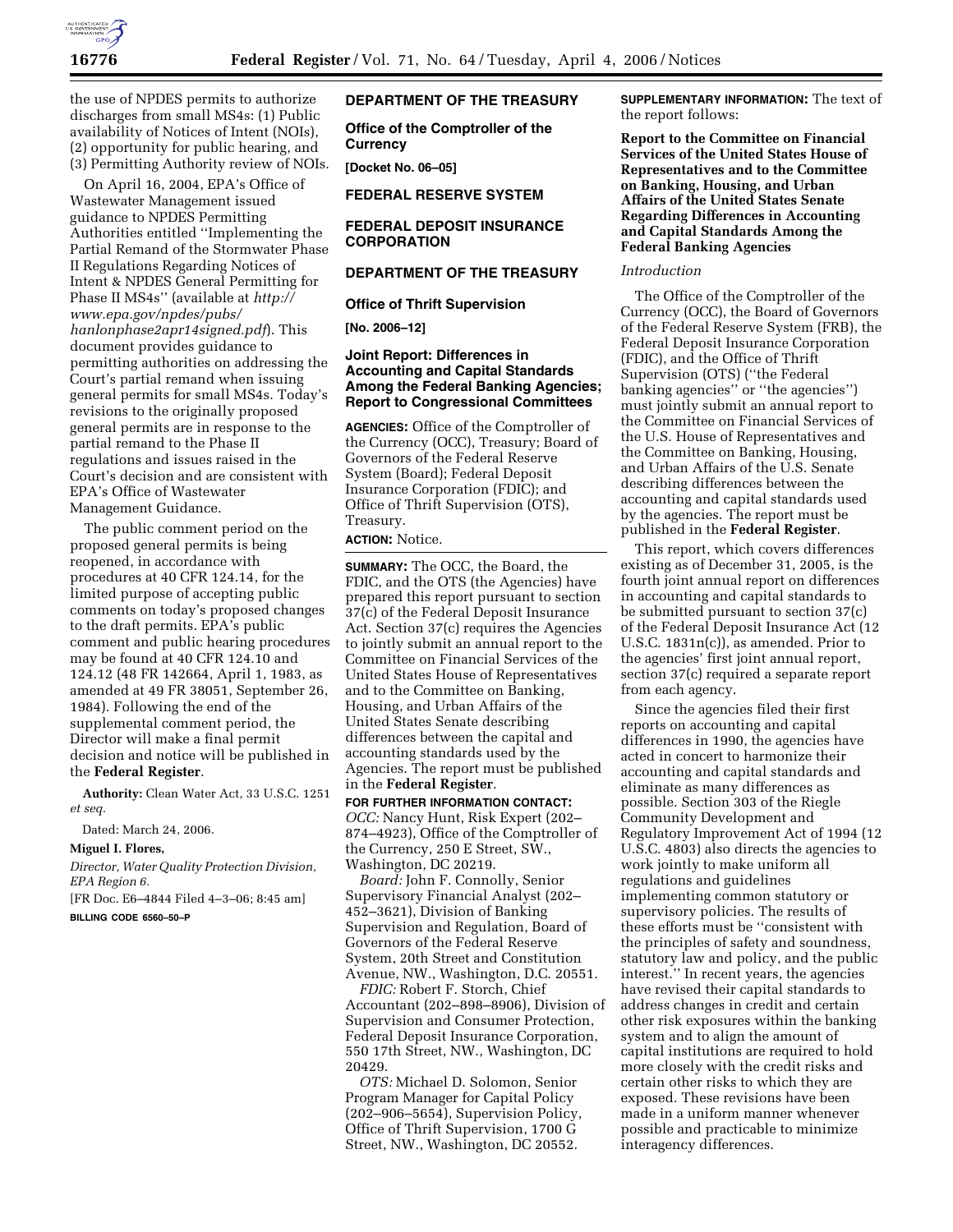While the differences in capital standards have diminished over time, a few differences remain. Some of the remaining capital differences are statutorily mandated. Others were significant historically but now no longer affect in a measurable way, either individually or in the aggregate, institutions supervised by the Federal banking agencies. In this regard, the OTS plans to eliminate two such de minimis differences during 2006 that have been fully discussed in previous joint annual reports ((i) covered assets and (ii) pledged deposits, nonwithdrawable accounts, and certain certificates), and these differences have been excluded from this annual report.

In addition to the specific differences in capital standards noted below, the agencies may have differences in how they apply certain aspects of their rules. These differences usually arise as a result of case-specific inquiries that have only been presented to one agency. Agency staffs seek to minimize these occurrences by coordinating responses to the fullest extent reasonably practicable.

The Federal banking agencies have substantially similar capital adequacy standards. These standards employ a common regulatory framework that establishes minimum leverage and riskbased capital ratios for all banking organizations (banks, bank holding companies, and savings associations). The agencies view the leverage and riskbased capital requirements as minimum standards, and most institutions are expected to operate with capital levels well above the minimums, particularly those institutions that are expanding or experiencing unusual or high levels of risk.

The OCC, the FRB, and the FDIC, under the auspices of the Federal Financial Institutions Examination Council, have developed uniform Reports of Condition and Income (Call Reports) for all insured commercial banks and state-chartered savings banks. The OTS requires each OTS-supervised savings association to file the Thrift Financial Report (TFR). The reporting standards for recognition and measurement in the Call Reports and the TFR are consistent with generally accepted accounting principles (GAAP). Thus, there are no significant differences in regulatory accounting standards for regulatory reports filed with the Federal banking agencies. Only one minor difference remains between the accounting standards of the OTS and those of the other federal banking agencies, and that difference relates to push-down accounting, as more fully explained below.

*Differences in Capital Standards Among the Federal Banking Agencies* 

#### Financial Subsidiaries

The Gramm-Leach-Bliley Act (GLBA) establishes the framework for financial subsidiaries of banks.<sup>1</sup> GLBA amends the National Bank Act to permit national banks to conduct certain expanded financial activities through financial subsidiaries. Section 121(a) of the GLBA (12 U.S.C. 24a) imposes a number of conditions and requirements upon national banks that have financial subsidiaries, including specifying the treatment that applies for regulatory capital purposes. The statute requires that a national bank deduct from assets and tangible equity the aggregate amount of its equity investments in financial subsidiaries. The statute further requires that the financial subsidiary's assets and liabilities not be consolidated with those of the parent national bank for applicable capital purposes.

State member banks may have financial subsidiaries subject to all of the same restrictions that apply to national banks.2 State nonmember banks may also have financial subsidiaries, but they are subject only to a subset of the statutory requirements that apply to national banks and state member banks.3 Finally, national banks,

2*See* 12 U.S.C. 335 (state member banks subject to the ''same conditions and limitations'' that apply to national banks that hold financial subsidiaries).

<sup>3</sup>The applicable statutory requirements for state nonmember banks are as follows. The bank (and each of its insured depository institution affiliates) must be well capitalized. The bank must comply with the capital deduction and deconsolidation requirements. It must also satisfy the requirements for policies and procedures to protect the bank from financial and operational risks and to preserve corporate separateness and limited liability for the bank. Further, transactions between the bank and a subsidiary that would be classified as a financial subsidiary generally are subject to the affiliate transactions restrictions of the FRA. *See* 12 U.S.C.

state member banks, and state nonmember banks may not establish or acquire a financial subsidiary or commence a new activity in a financial subsidiary if the bank, or any of its insured depository institution affiliates, has received a less than satisfactory rating as of its most recent examination under the Community Reinvestment Act.4

The OCC, the FDIC, and the FRB adopted final rules implementing their respective provisions of Section 121 of GLBA for national banks in March 2000, for state nonmember banks in January 2001, and for state member banks in August 2001. GLBA did not provide new authority to OTS-supervised savings associations to own, hold, or operate financial subsidiaries, as defined.

Subordinate Organizations Other Than Financial Subsidiaries

Banks supervised by the OCC, the FRB, and the FDIC generally consolidate all significant majority-owned subsidiaries other than financial subsidiaries for regulatory capital purposes. This practice assures that capital requirements are related to the aggregate credit (and, where applicable, market) risks to which the banking organization is exposed. For subsidiaries other than financial subsidiaries that are not consolidated on a line-for-line basis for financial reporting purposes, joint ventures, and associated companies, the parent banking organization's investment in each such subordinate organization is, for risk-based capital purposes, deducted from capital or assigned to the 100 percent risk-weight category, depending upon the circumstances. The FRB's and the FDIC's rules also permit the banking organization to consolidate the investment on a pro rata basis in appropriate circumstances. These options for handling unconsolidated subsidiaries, joint ventures, and associated companies for purposes of determining the capital adequacy of the parent banking organization provide the agencies with the flexibility necessary to ensure that institutions maintain capital levels that are commensurate with the actual risks involved.

Under the OTS's capital regulations, a statutorily mandated distinction is drawn between subsidiaries, which generally are majority-owned, that are engaged in activities that are permissible for national banks and those that are engaged in activities ''impermissible'' for national banks. Where subsidiaries engage in activities

<sup>&</sup>lt;sup>1</sup> A national bank that has a financial subsidiary must satisfy a number of statutory requirements in addition to the capital deduction and deconsolidation requirements described in the text. The bank (and each of its depository institution affiliates) must be well capitalized and well managed. Asset size restrictions apply to the aggregate amount of assets of all of the bank's financial subsidiaries. Certain debt rating requirements apply, depending on the size of the national bank. The national bank is required to maintain policies and procedures to protect the bank from financial and operational risks presented by the financial subsidiary. It is also required to have policies and procedures to preserve the corporate separateness of the financial subsidiary and the bank's limited liability. Finally, transactions between the bank and its financial subsidiary generally must comply with the Federal Reserve Act's (FRA) restrictions on affiliate transactions and the financial subsidiary is considered an affiliate of the bank for purposes of the anti-tying provisions of the Bank Holding Company Act. *See* 12 U.S.C. 5136a.

<sup>1831</sup>w. 4*See* 12 U.S.C. 1841(*l*)(2).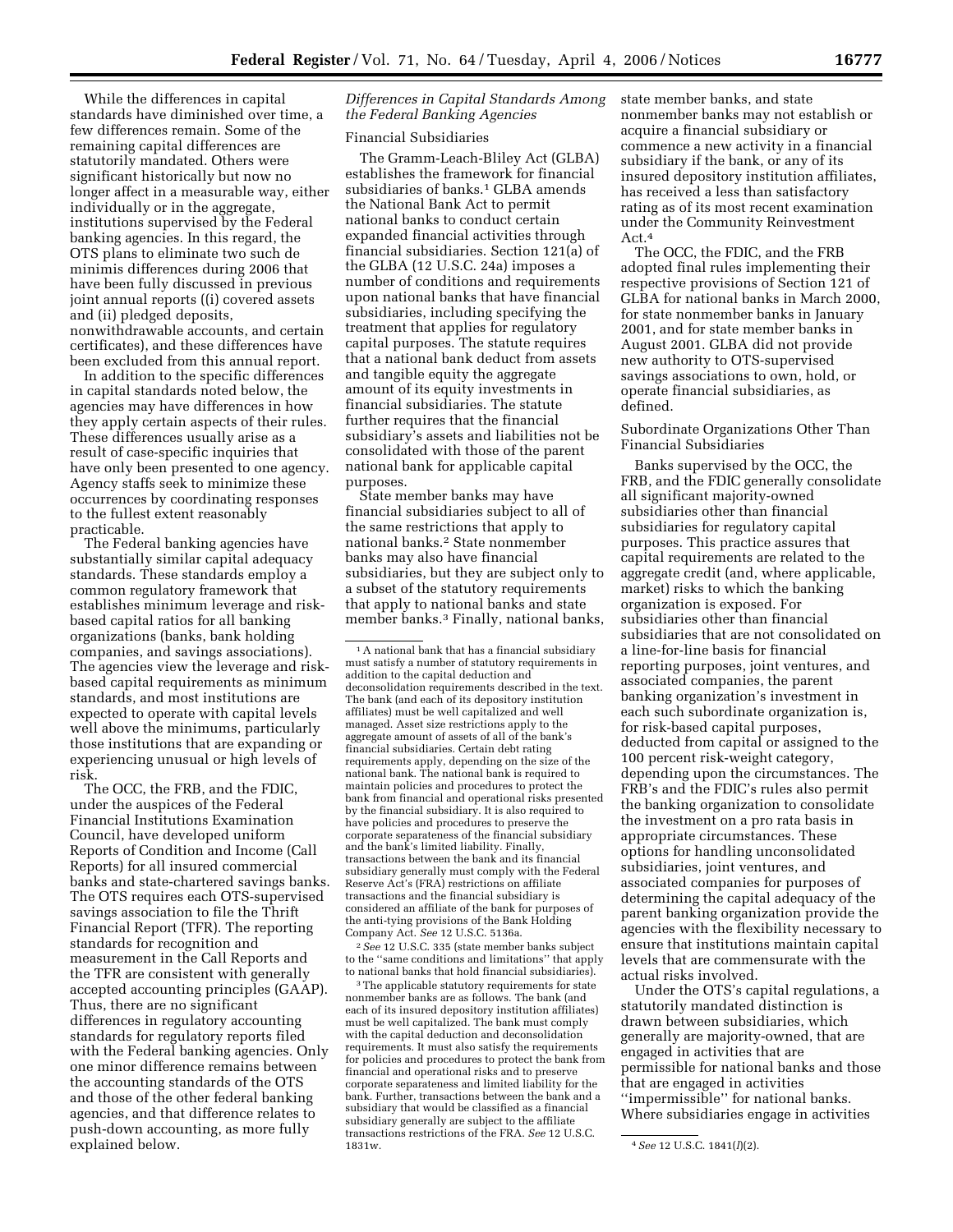that are impermissible for national banks, the OTS requires the deduction of the parent's investment in these subsidiaries from the parent's assets and capital. If a subsidiary's activities are permissible for a national bank, that subsidiary's assets are generally consolidated with those of the parent on a line-for-line basis. If a subordinate organization, other than a subsidiary, engages in impermissible activities, the OTS will generally deduct investments in and loans to that organization.5 If such a subordinate organization engages solely in permissible activities, the OTS may, depending upon the nature and risk of the activity, either assign investments in and loans to that organization to the 100 percent riskweight category or require full deduction of the investments and loans.

### Collateralized Transactions

The FRB and the OCC assign a zero percent risk weight to claims collateralized by cash on deposit in the institution or by securities issued or guaranteed by the U.S. Government, U.S. Government agencies, or the central governments of other countries that are members of the Organization for Economic Cooperation and Development (OECD). The OCC and the FRB rules require the collateral to be marked to market daily and a positive margin of collateral protection to be maintained daily. The FRB requires qualifying claims to be fully collateralized, while the OCC rule permits partial collateralization.

The FDIC and the OTS assign a zero percent risk weight to claims on qualifying securities firms that are collateralized by cash on deposit in the institution or by securities issued or guaranteed by the U.S. Government, U.S. Government agencies, or other OECD central governments. The FDIC and the OTS accord a 20 percent risk weight to such claims on other parties.

Noncumulative Perpetual Preferred Stock

Under the Federal banking agencies' capital standards, noncumulative perpetual preferred stock is a component of Tier 1 capital. The capital standards of the OCC, the FRB, and the FDIC require noncumulative perpetual preferred stock to give the issuer the option to waive the payment of dividends and to provide that waived dividends neither accumulate to future periods nor represent a contingent claim on the issuer.

As a result of these requirements, if a bank supervised by the OCC, the FRB, or the FDIC issues perpetual preferred stock and is required to pay dividends in a form other than cash, e.g., stock, when cash dividends are not or cannot be paid, the bank does not have the option to waive or eliminate dividends, and the stock would not qualify as noncumulative. If an OTS-supervised savings association issues perpetual preferred stock that requires the payment of dividends in the form of stock when cash dividends are not paid, the stock may, subject to supervisory approval, qualify as noncumulative.

# Equity Securities of Government-Sponsored Enterprises

The FRB, the FDIC, and the OTS apply a 100 percent risk weight to equity securities of governmentsponsored enterprises (GSEs), other than the 20 percent risk weighting of Federal Home Loan Bank stock held by banking organizations as a condition of membership. The OCC applies a 20 percent risk weight to all GSE equity securities.

## Limitation on Subordinated Debt and Limited-Life Preferred Stock

The OCC, the FRB, and the FDIC limit the amount of subordinated debt and intermediate-term preferred stock that may be treated as part of Tier 2 capital to 50 percent of Tier 1 capital. The OTS does not prescribe such a restriction. The OTS does, however, limit the amount of Tier 2 capital to 100 percent of Tier 1 capital, as do the other agencies.

In addition, for banking organizations supervised by the OCC, the FRB, and the FDIC, at the beginning of each of the last five years of the life of a subordinated debt or limited-life preferred stock instrument, the amount that is eligible for inclusion in Tier 2 capital is reduced by 20 percent of the original amount of that instrument (net of redemptions). The OTS provides thrifts the option of using either the discounting approach used by the other federal banking agencies, or an approach which, during the last seven years of the instrument's life, allows for the full inclusion of all such instruments, provided that the aggregate amount of such instruments maturing in any one year does not exceed 20 percent of the thrift's total capital.

### Tangible Capital Requirement

Savings associations supervised by the OTS, by statute, must satisfy a 1.5 percent minimum tangible capital requirement. Other subsequent statutory and regulatory changes, however,

imposed higher capital standards rendering it unlikely, if not impossible, for the 1.5 percent tangible capital requirement to function as a meaningful regulatory trigger. This statutory tangible capital requirement does not apply to institutions supervised by the OCC, the FRB, or the FDIC.

#### Market Risk Rules

In 1996, the OCC, the FRB, and the FDIC adopted rules requiring banks and bank holding companies with significant exposure to market risk to measure and maintain capital to support that risk. The OTS did not adopt a market risk rule because no OTSsupervised savings association engaged in the threshold level of trading activity addressed by the other agencies' rules. As the nature of many savings associations' activities has changed since 1996, market risk has become an increasingly more significant risk factor to consider in the capital management process. Accordingly, the OTS plans to shortly propose a market risk rule substantially similar to those of the other banking agencies.

# *Differences in Accounting Standards Among the Federal Banking Agencies*

#### Push-Down Accounting

Push-down accounting is the establishment of a new accounting basis for a depository institution in its separate financial statements as a result of the institution becoming substantially wholly owned. Under push-down accounting, when a depository institution is acquired in a purchase, yet retains its separate corporate existence, the assets and liabilities of the acquired institution are restated to their fair values as of the acquisition date. These values, including any goodwill, are reflected in the separate financial statements of the acquired institution, as well as in any consolidated financial statements of the institution's parent.

The OCC, the FRB, and the FDIC require the use of push-down accounting for regulatory reporting purposes when an institution's voting stock becomes at least 95 percent owned by an investor or a group of investors acting collaboratively. This approach is generally consistent with accounting interpretations issued by the staff of the Securities and Exchange Commission. The OTS requires the use of push-down accounting when an institution's voting stock becomes at least 90 percent owned by an investor or investor group.

<sup>5</sup>*See* 12 CFR 559.2 for the OTS's definition of subordinate organization.